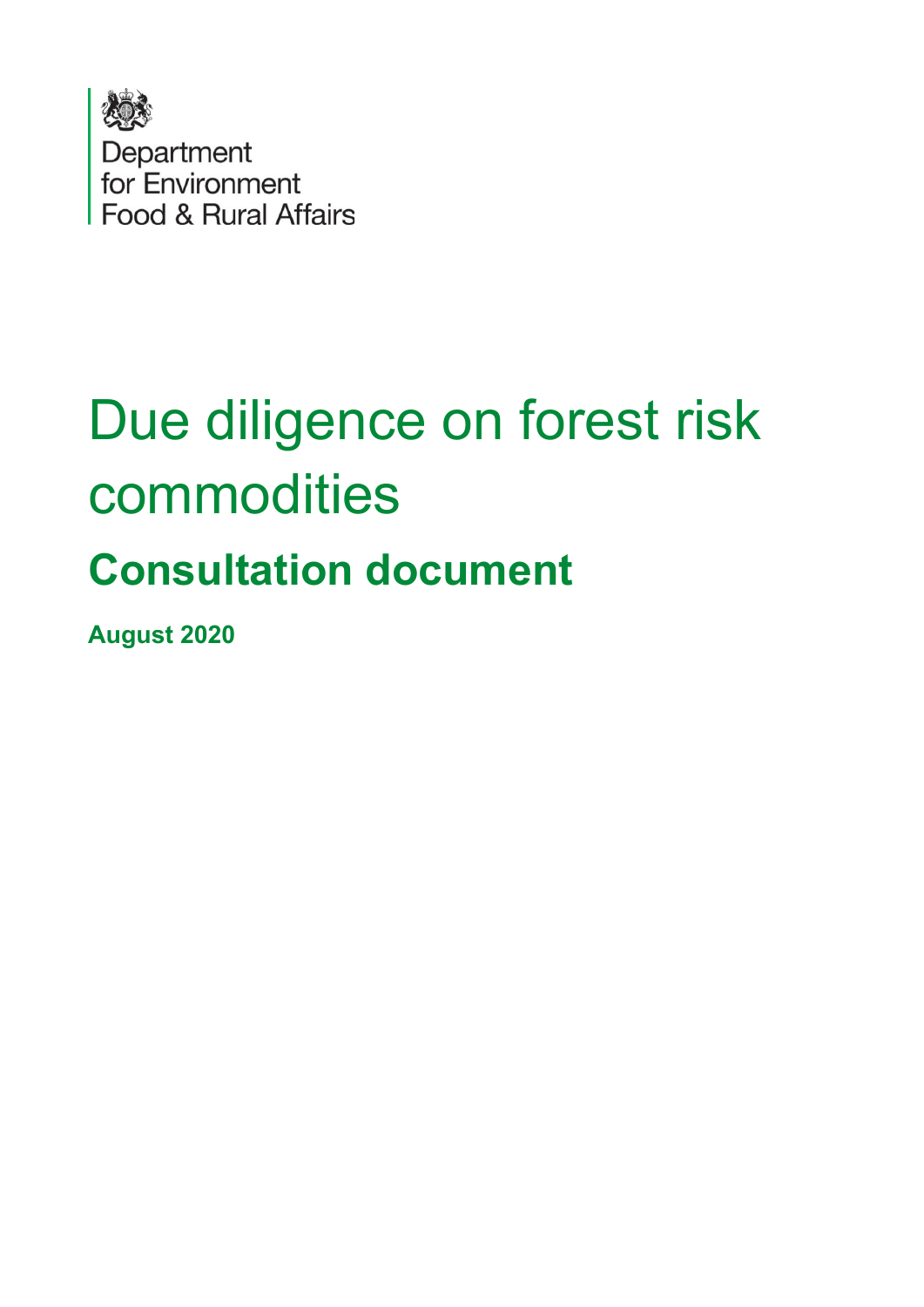

© Crown copyright 2020

This information is licensed under the Open Government Licence v3.0. To view this licence, visit [www.nationalarchives.gov.uk/doc/open-government-licence/](http://www.nationalarchives.gov.uk/doc/open-government-licence/)

This publication is available at [www.gov.uk/government/publications](http://www.gov.uk/government/publications) 

Any enquiries regarding this publication should be sent to us at

[Due.Diligence@defra.gov.uk](mailto:Due.Diligence@defra.gov.uk)

[www.gov.uk/defra](http://www.gov.uk/defra)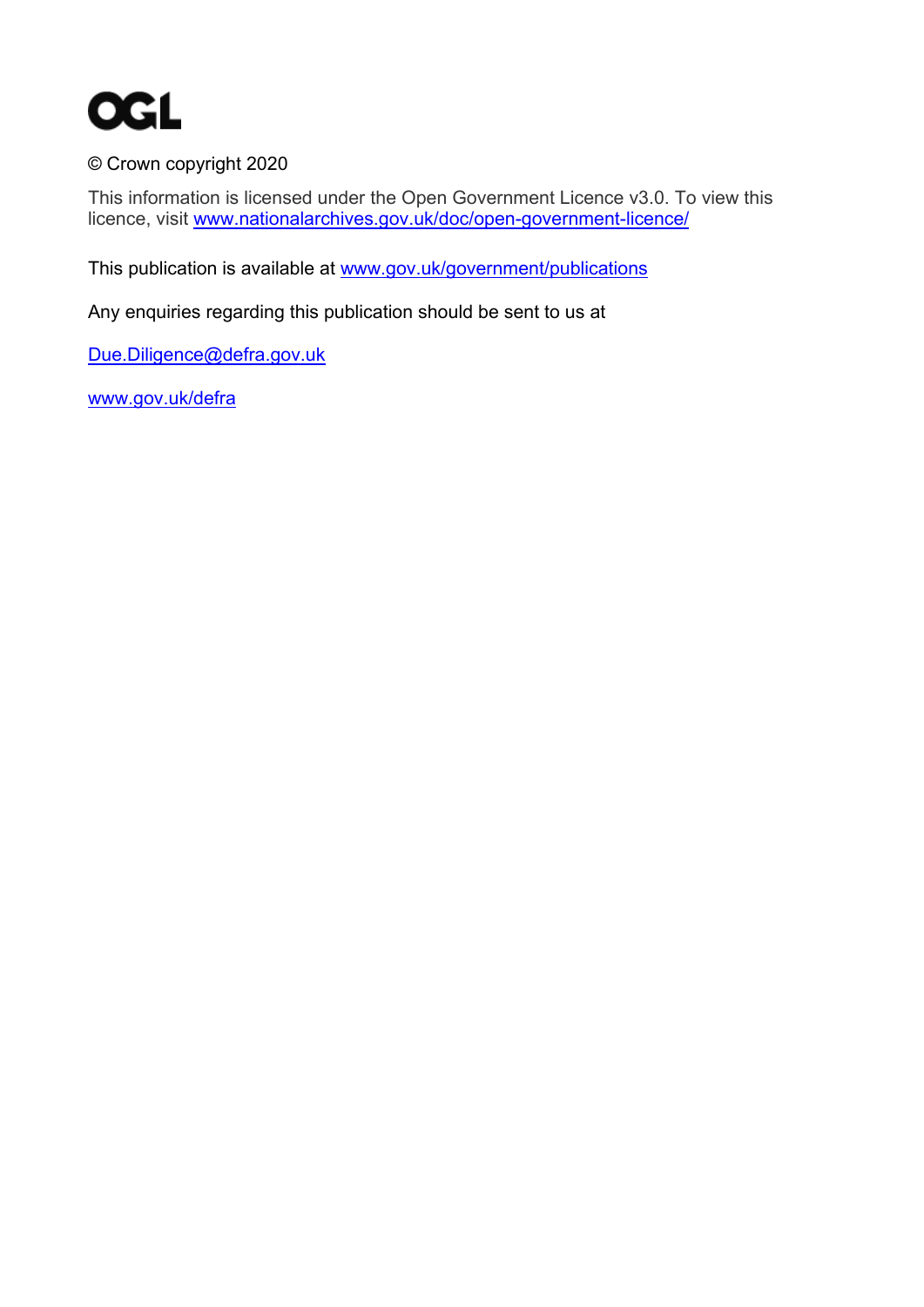#### **Contents**

| What can be done to make sure that commodities are produced more sustainably? 4 |  |
|---------------------------------------------------------------------------------|--|
|                                                                                 |  |
|                                                                                 |  |
|                                                                                 |  |
| Requiring businesses to ensure that commodities have been produced legally 7    |  |
|                                                                                 |  |
|                                                                                 |  |
|                                                                                 |  |
|                                                                                 |  |
|                                                                                 |  |
|                                                                                 |  |
|                                                                                 |  |
|                                                                                 |  |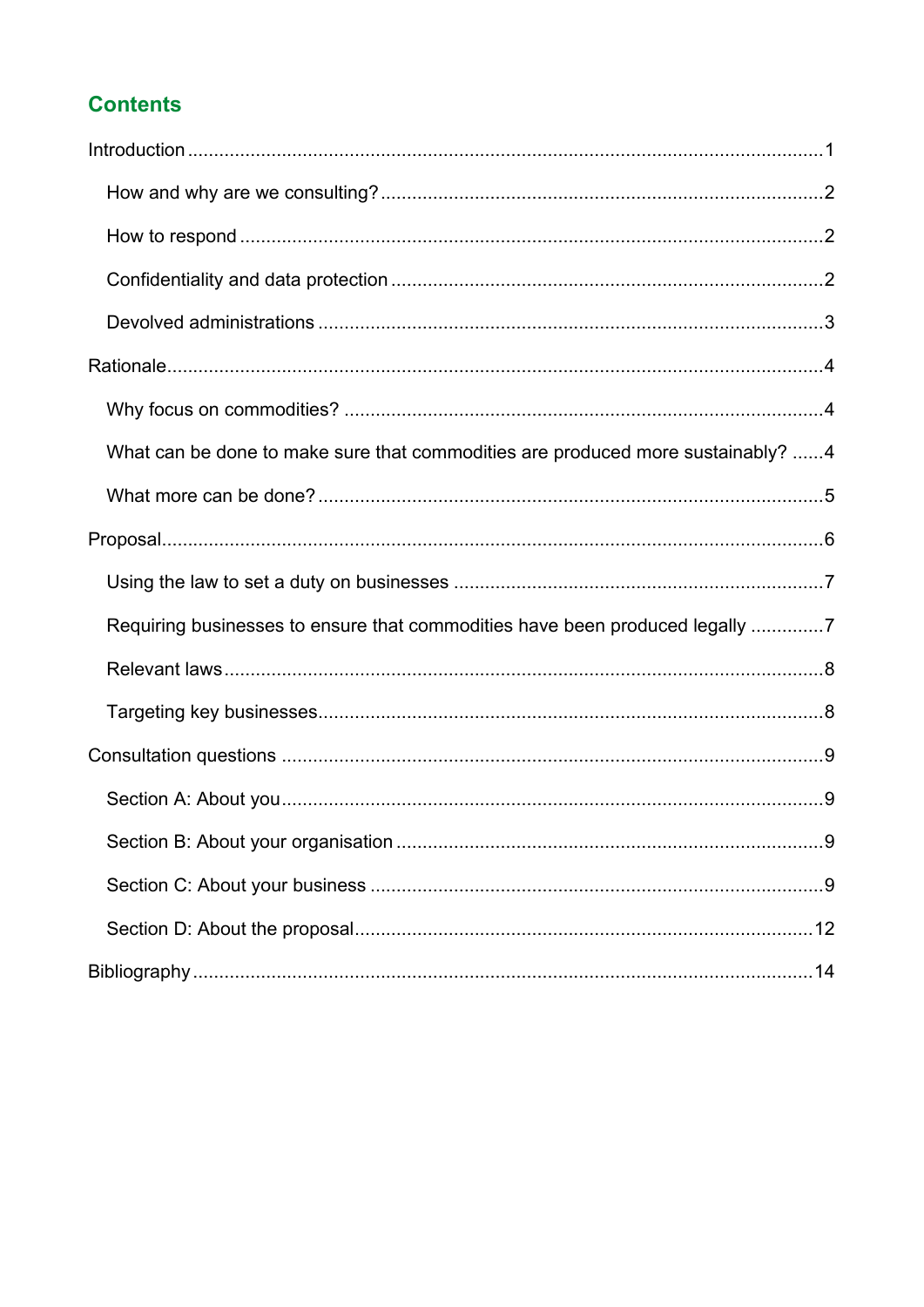# <span id="page-3-0"></span>**Introduction**

It is vital that the recovery from COVID-19 helps us to build a greener, fairer and more resilient global economy. Protecting precious forest environments is central to tackling climate change, ensuring that people have secure livelihoods, and protecting the natural systems on which we all rely for the food we eat, the water we drink and the air we breathe. Responsible businesses have been leading the way in establishing sustainable supply chains to protect forests, and this policy aims to support and reinforce those efforts.

We are launching this consultation to seek your view on whether the Government should introduce a new law designed to prevent forests and other important natural areas from being illegally converted in to agricultural land.

The law we are proposing would work by requiring a relatively small number of larger businesses to make sure that the 'forest risk' commodities they use – commodities that can cause wide-scale deforestation – have been produced legally. This is because globally a large proportion of forest clearance to produce these commodities is not considered  $leq aal<sup>1</sup>$ .

Larger businesses are more likely to have the influence to send a positive signal to producers, and so are in scope of this proposal. Our proposal would make it illegal for these businesses to use forest risk commodities that have not been produced in accordance with relevant local laws, and they would need to take steps (undertake due diligence) to show that they have taken proportionate action to ensure this is the case. This would set a clear requirement on businesses, and those who do not comply would be subject to fines.

Recognising the importance of deforestation in supply chains, in 2019 the Government established an independent taskforce called the Global Resource Initiative as part of our 25 Year Environment Plan. The Global Resource Initiative considered actions the UK could take to make international supply chains greener, and leave a lighter footprint on the global environment. They submitted their [final recommendations](https://www.gov.uk/government/publications/global-resource-initiative-taskforce) report to the Government in March this year: one of their key recommendations was that the Government should introduce a mandatory due diligence requirement. This consultation is designed to inform the Government's response to that recommendation.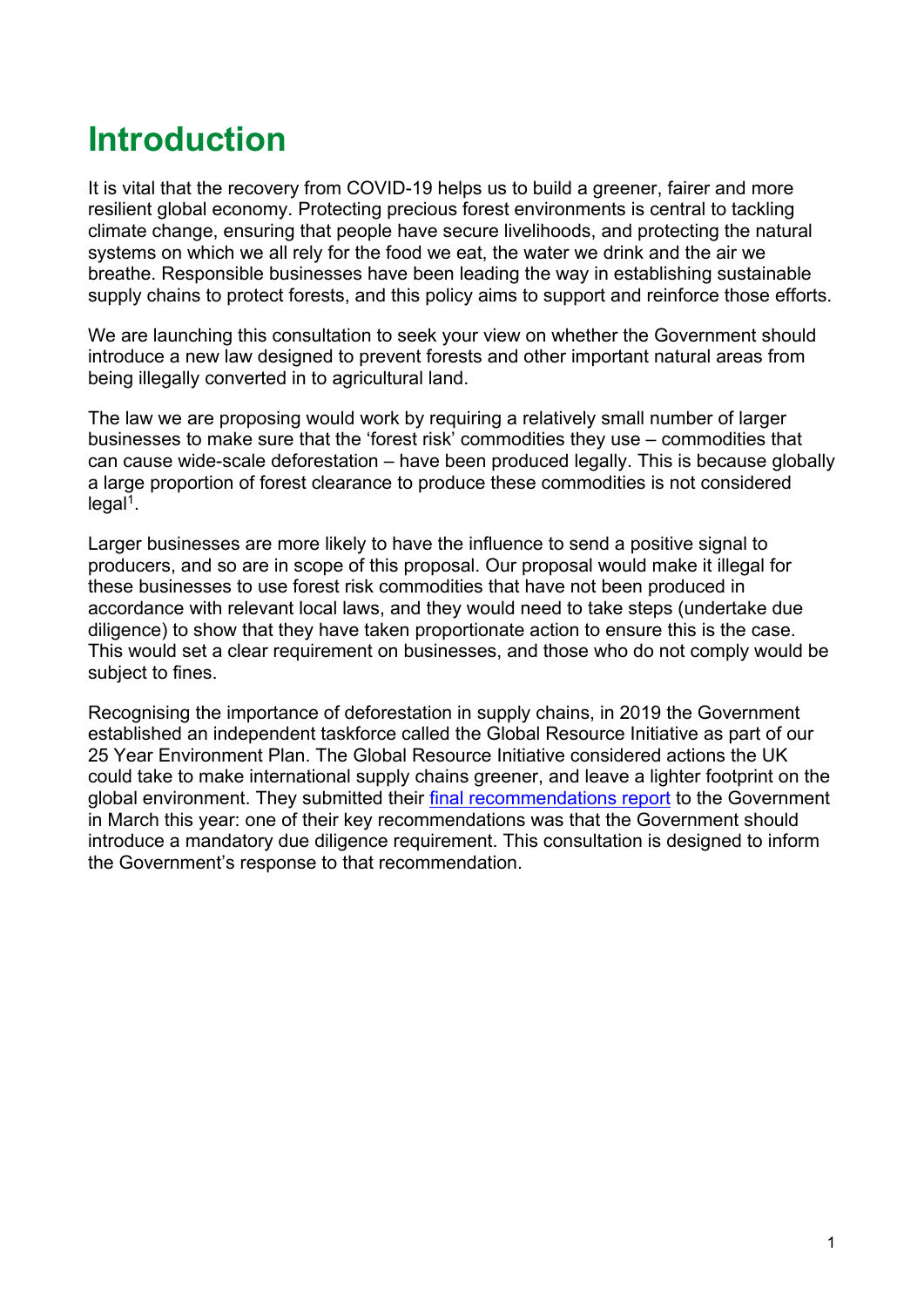### <span id="page-4-0"></span>**How and why are we consulting?**

This consultation sets out our proposal and asks for views on whether we are using the right principles to guide our approach, and what impact it might have on business and other interests. This is not a final proposition. The aim of the consultation is to allow us to hear from a wide range of stakeholders in the UK and internationally on the broad principles of our proposal in order to make sure that any future primary legislation is designed in the right way.

We will publish a report on gov.uk summarising the feedback that we have received after the consultation closes. This will be complemented by a full impact assessment, which will take in to account evidence received through the consultation in considering the potential cost to businesses.

It is important to note that if the Government decided to legislate, we would consult again to support secondary legislation prescribing what commodities we will include, and when we set out details of the framework of due diligence steps that businesses would need to take.

The Global Resource Initiative drew on a wide range of expertise from across business, finance and civil society. Its recommendations were informed by careful review of the evidence, as well as by engagement with a wide range of stakeholders. This consultation draws on that work and wider evidence gathering.

## <span id="page-4-1"></span>**How to respond**

Please submit your consultation response using the online survey provided on Citizen Space (Citizen Space is an online consultation tool). Alternatively, please email your response to [Due.Diligence@defra.gov.uk,](mailto:Due.Diligence@defra.gov.uk) or post your response to:

Consultation Coordinator at Defra, 2<sup>nd</sup> Floor, Foss House, Kings Pool, 1-2 Peasholme Green, York, YO1 7PX

Responses should be received by 11.59pm on 5 October 2020. This is a 6 week consultation.

## <span id="page-4-2"></span>**Confidentiality and data protection**

After the consultation, a summary of the responses will be published and placed on the Government website at [www.gov.uk/defra.](http://www.gov.uk/defra)

Information provided in response to this consultation, including personal data, may be published or disclosed in accordance with the access to information regimes. These are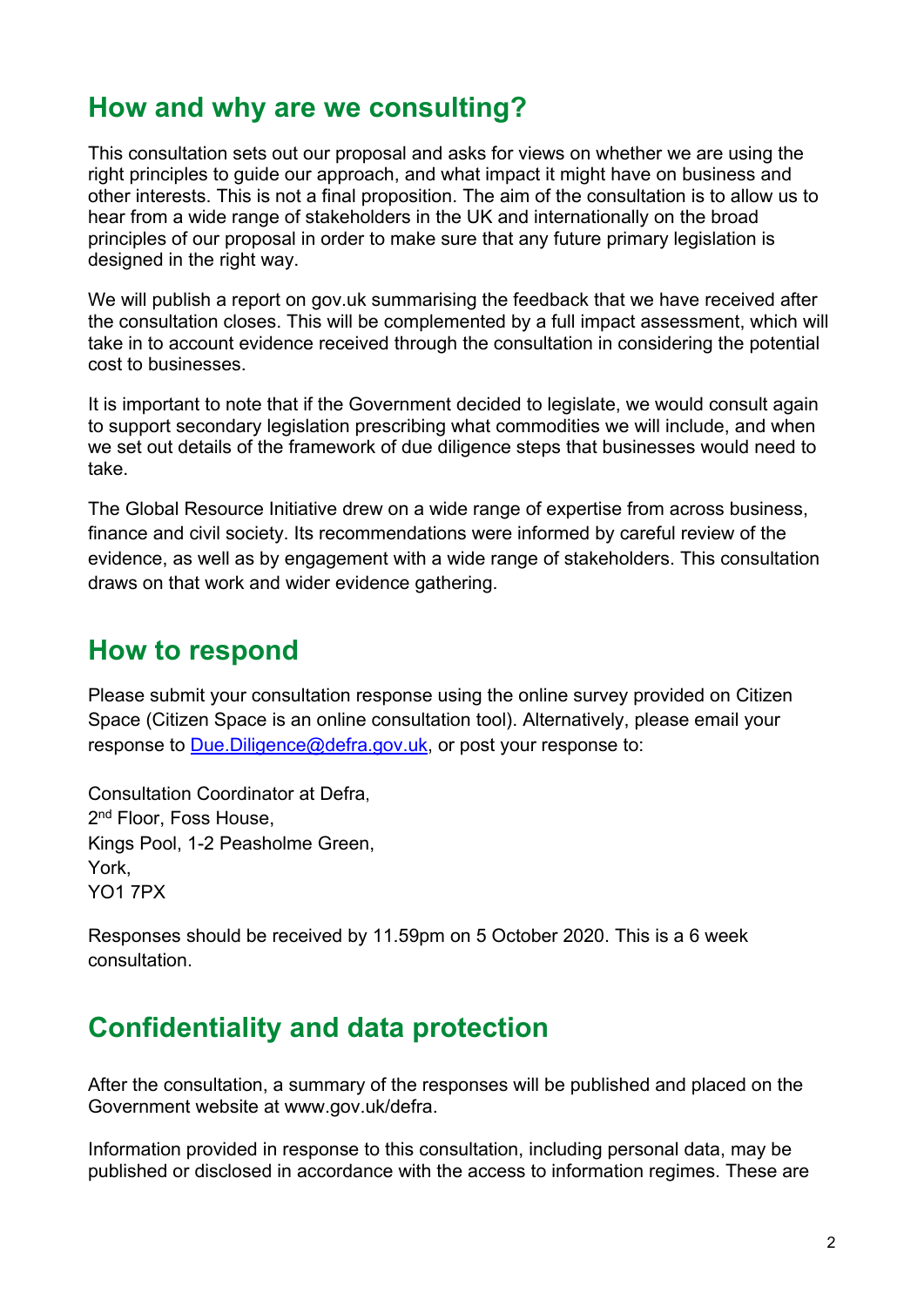primarily the Environmental Information Regulations 2004 (EIRs), the Freedom of Information Act 2000 (FOIA) and the Data Protection Act 2018 (DPA). We have obligations, mainly under the EIRs, FOIA and DPA, to disclose information to particular recipients or to the public in certain circumstances.

If you want the information that you provide to be treated as confidential, please be aware that, as a public authority, the Department is bound by the Freedom of Information Act and may therefore be obliged to disclose all or some of the information you provide. In view of this it would be helpful if you could explain to us why you regard the information you have provided as confidential. If we receive a request for disclosure of the information we will take full account of your explanation, but we cannot give an assurance that confidentiality can be maintained in all circumstances. An automatic confidentiality disclaimer generated by your IT system will not, of itself, be regarded as binding on the Department.

This consultation is being conducted in line with the Cabinet Office "Consultation Principles", which can be found at: [https://www.gov.uk/government/publications/consultation-principles-guidance.](https://www.gov.uk/government/publications/consultation-principles-guidance)

If you have any comments or complaints about the consultation process, please address them to:

Consultation Coordinator at Defra, 2<sup>nd</sup> Floor, Foss House, Kings Pool, 1-2 Peasholme Green, York, YO1 7PX

<span id="page-5-0"></span>Or email: [consultation.coordinator@defra.gov.uk](mailto:consultation.coordinator@defra.gov.uk)

#### **Devolved administrations**

Environmental policy is mostly devolved in Scotland, Wales and Northern Ireland but the proposal, as set out in this consultation, relates to policy that in Scotland and Wales is reserved to the UK Government and Parliament. The reservations are those concerned with the creation, operation, regulation and dissolution of types of business association (Scotland Act 1998: Schedule 5 Part II, Section C1; Government of Wales Act 2006, Schedule 7A Part 2, Section C1). We will keep this under review in order to ensure any measures introduced are implemented in a way that is consistent with the allocation of responsibilities under the Scotland Act and Government of Wales Act. We will engage with the Scottish and Welsh Governments in considering responses to this consultation and our next steps.

In Northern Ireland, the Northern Ireland Executive and Assembly have competence to regulate companies (although have consented to a UK wide regime of company law). We consider there would be benefit in having a due diligence requirement that applies across the whole of the UK and will engage with the Northern Ireland Executive in considering responses to this consultation. It will be for the Northern Ireland Executive and Assembly to decide whether a due diligence requirement should be introduced in Northern Ireland.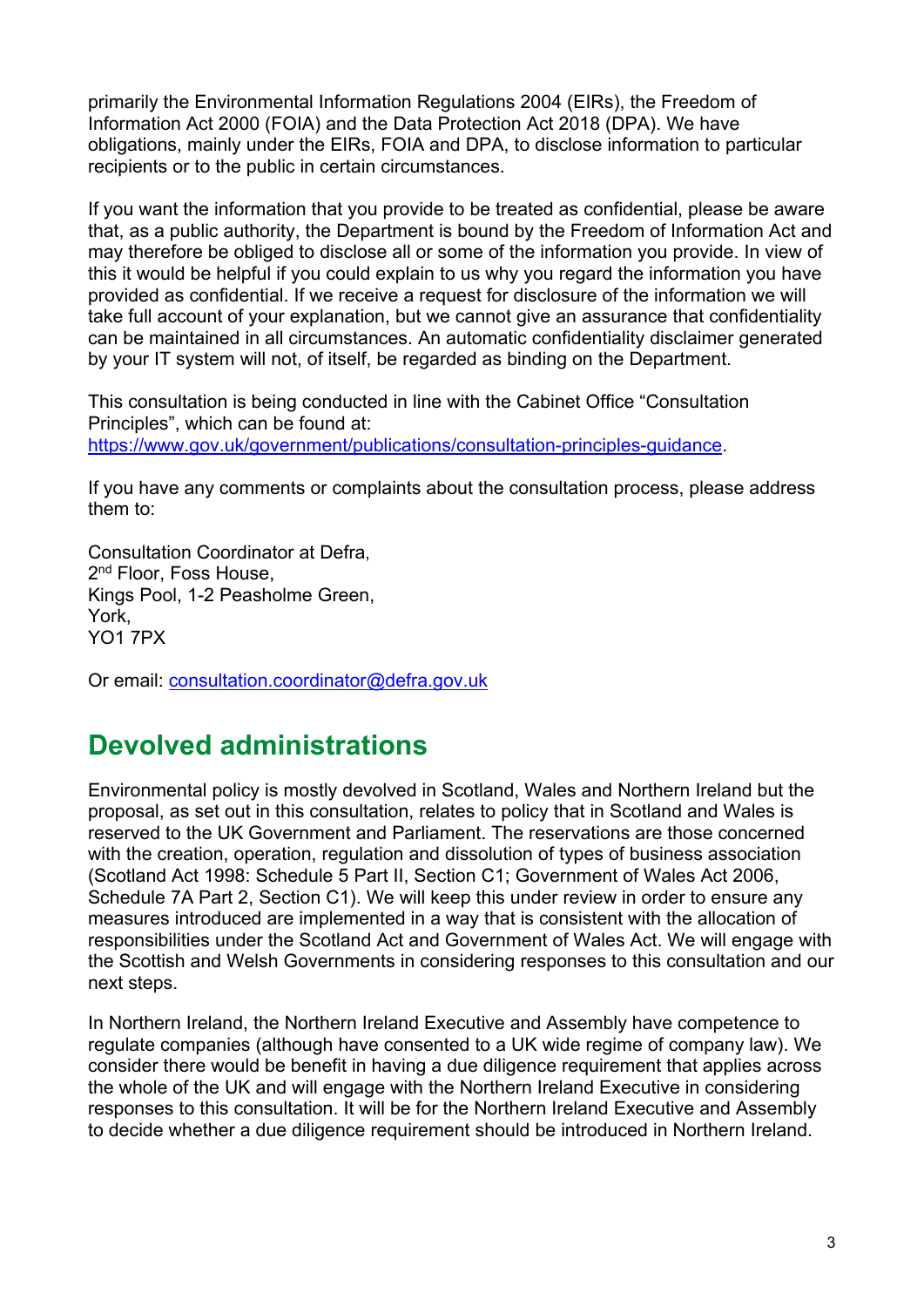## <span id="page-6-0"></span>**Rationale**

#### <span id="page-6-1"></span>**Why focus on commodities?**

Forests play a vital role in the lives of people and the planet. They provide livelihoods, fuel and food for more than one billion people<sup>2</sup>, and provide all of us with essential services such as regulating the water cycle, cleaning the air, and preventing soil erosion. Forests absorb carbon, acting as carbon 'sinks' that capture billions of tonnes of climate-warming carbon dioxide per year<sup>3</sup>. When they are destroyed and degraded, their stored carbon is released into the air. Deforestation is now the second leading cause of climate change globally, after burning fossil fuels, and is responsible for around 11% of all greenhouse gas emissions4. Forests are rich in animal and plant species, hosting around 80% of the world's biodiversity on land, and are home to many species found nowhere else<sup>5</sup>. Limiting unchecked deforestation is therefore a necessary step to conserve forests as natural resources and to protect the long-term life and health of the animal and plant species that live within them.

In the last 60 years, more than half of tropical forests worldwide have been destroyed. For the most part this is caused by forests being converted to agricultural land - agricultural expansion drives almost 80% of all deforestation $6$ . Agriculture also contributes to the conversion of a range of other types of natural ecosystems, such as grassland, peatland, and wetland<sup>7,8</sup>, and there is growing evidence that the clearance of natural ecosystems exacerbates the spread of infectious diseases<sup>9</sup>.

Illegal conversion of land makes up a significant proportion of deforestation. Globally, nearly half (49%) of all recent tropical deforestation is the result of illegal clearance for commercial agriculture and timber plantations. In deforestation hotspots, this percentage is considerably higher<sup>1</sup>. However, with the exception of timber and timber products, there is currently no overarching legal requirement in the UK for businesses to ensure that the commodities they use have been produced in accordance with local laws.

The UK consumes significant amounts of seven commodities whose rapid expansion is associated with deforestation, often in contravention of local laws: beef and leather, cocoa, palm oil, pulp and paper, timber, rubber and soya. The food we eat, the cosmetics we use, the products we clean with, and the vehicles we use to get around all rely on these commodities. Forest risk commodities are often embedded within other products – for example many animals are fed on soya, so it is embedded in many meat and dairy products, and palm oil is used as an ingredient in a wide range of supermarket products.

#### <span id="page-6-2"></span>**What can be done to make sure that commodities are produced more sustainably?**

The UK recognises its part in tackling deforestation globally and works at all stages of the supply chain to improve the sustainability of forest risk commodities.

We are signatories to the Amsterdam Declaration Partnership, through which we work with other governments in Europe to improve the sustainability of commodity supply chains. The UK endorsed the New York Declaration on Forests, which aims to reverse forest loss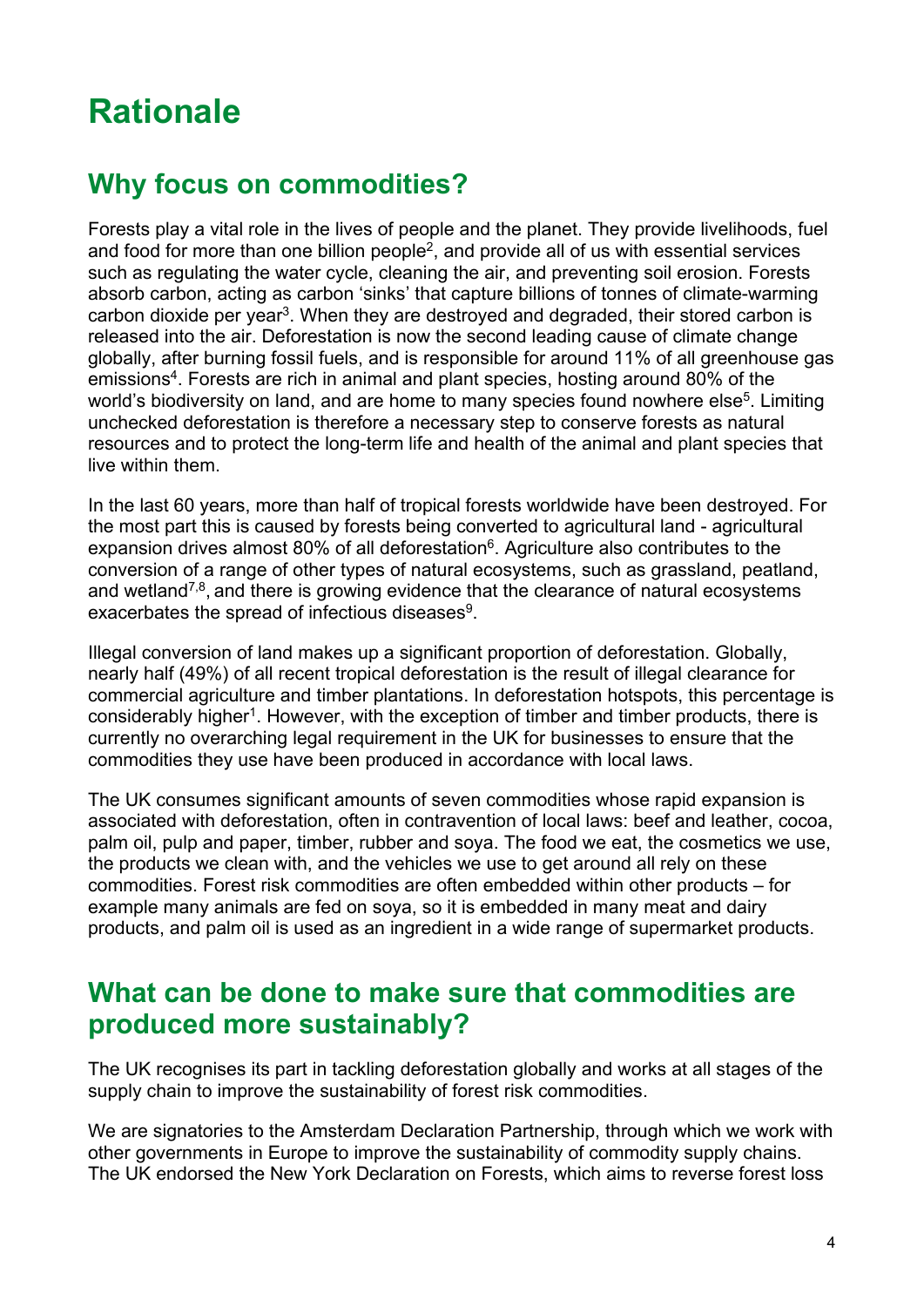by strengthening the protection of intact forests and supporting large scale forest restoration. We support businesses in the UK to improve the sustainability of their supply chains, convening industry-led roundtables on sustainable soya and palm oil. Businesses in the bioenergy sector can only access Government support where they can prove that the commodities they use meet sustainability criteria. The Government also provides financial support through its International Climate Finance to accelerate the transition to more sustainable production of key forest risk commodities and create value in standing forests. More broadly, our work driving sustainable growth through resilient global supply chains contributes to the goals of the Paris Agreement and the Sustainable Development Goals.

Our experience over many years has demonstrated that we get the best results for people and for the environment when we work in close partnership with national governments and local communities to reinforce their existing efforts. After all, they are the people who own these vital ecosystems and rely on them for their livelihoods.

For example, the UK played a central role in developing the FLEGT (Forest Law Enforcement, Governance and Trade) Action Plan. This Action Plan worked with governments in timber producing countries to further strengthen the design and enforcement of their forest laws. By prompting producer countries to clarify their laws, it helped international companies to comply with them. Crucially, the plan recognised the role that timber importing countries could play in reinforcing those efforts: it prohibited illegal timber products from being first placed on the market, and required operators first placing timber products on the market to exercise due diligence. We have seen countries around the world begin to adopt a similar approach, for example China and Australia.

This approach is an example of how international actors can work with national authorities to strengthen the design and enforcement of national legal frameworks, which is fundamental to enhancing forest protection in the long term. The strengthening of forest law and its enforcement was a primary reason why deforestation slowed in the Brazilian Amazon between 2004 and 2012<sup>10</sup>. Compliance with Brazil's Forest Code alone could lead to an *increase* in forest cover of more than 15% by 2050, if it is properly enforced. Similarly, in Indonesia, lower rates of deforestation between 2012 and 2017 were linked to the introduction of a national moratorium<sup>11</sup>.

A key question for countries such as the UK, is how can we incentivise everyone involved in the production of these essential commodities to comply with national laws and so increase their sustainability?

#### <span id="page-7-0"></span>**What more can be done?**

In 2019, we asked an independent taskforce of leaders from business, finance and civil society to provide the Government with advice on what measures the UK could take to make supply chains greener – the Global Resource Initiative. The taskforce consulted over 200 businesses and organisations, and submitted its final recommendations report in March 2020<sup>12</sup>. It recognised that there are things that people and governments in consumer countries can do to help slow the loss of forests, identifying 14 practical actions that could be taken by UK Government, business and civil society to address the problem. The Government will provide a response to all of the report's recommendations in due course.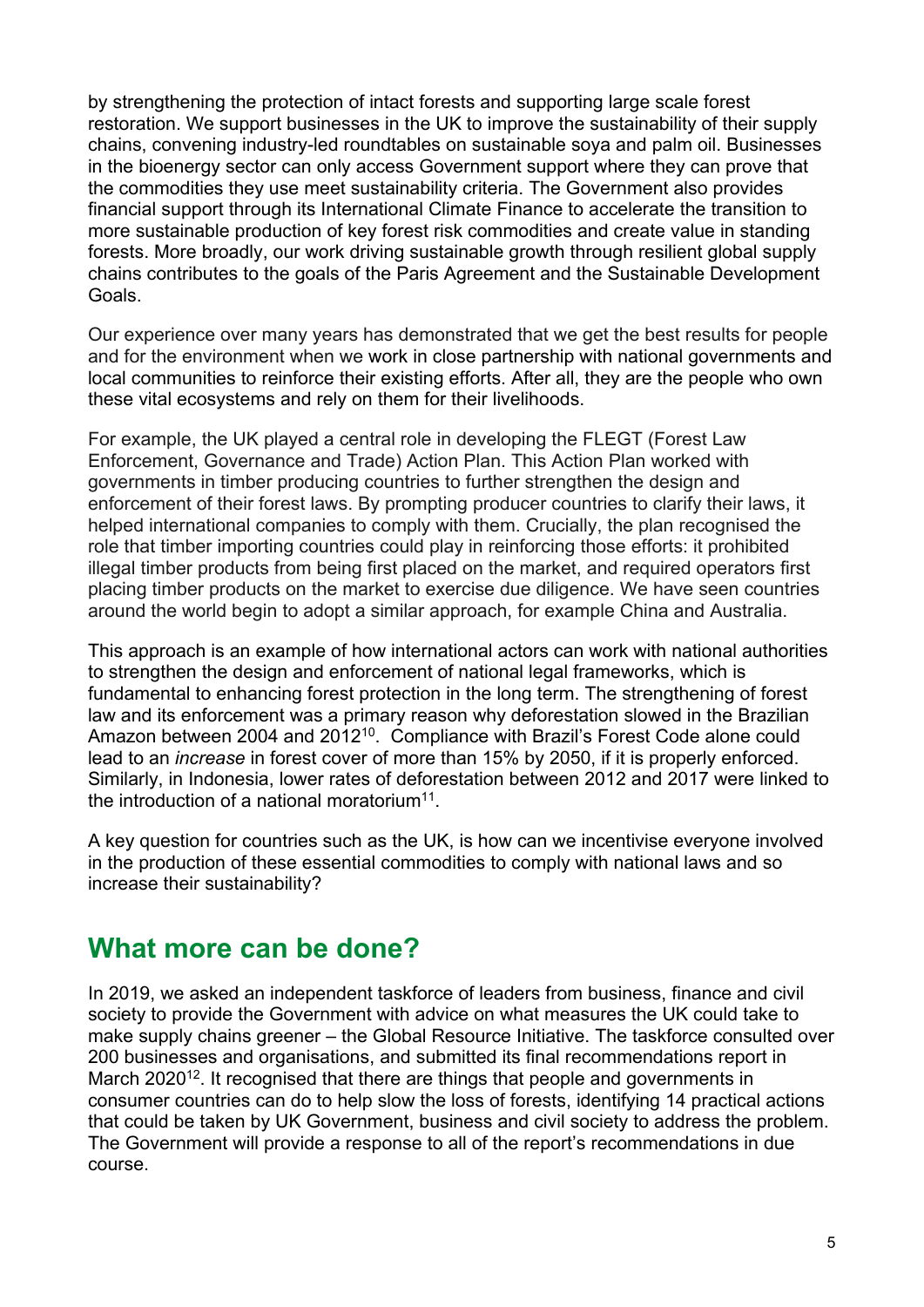This consultation is designed to inform our response to one of the taskforce's key recommendations: whether to require businesses to undertake due diligence on their supply chains.

The UK became the first major economy to legislate to bring all greenhouse gas emissions to net zero by 2050. The Government has also put in place a framework, through Streamlined Energy and Carbon Reporting, that requires large or quoted UK businesses to report on their greenhouse gas emissions and energy usage in their annual report for financial years starting on or after 1 April 2019. The UK Government was among the first countries in the world to endorse the final recommendations of the industry-led Task Force on Climate-related Financial Disclosures (TCFD) in 2017, and in the Government's Green Finance Strategy (published in 2019) set out an expectation that all listed companies and large asset owners should disclose in line with the TCFD recommendations by 2022.

While the proposal set out in this consultation is associated with reducing the UK's international environmental footprint, we want to understand how best to align our ambitions in a way that will be most complementary for delivery and reporting. Specifically, we are interested in the extent to which there are opportunities to align with companies' reporting under existing international standards, including the TCFD recommendations.

# <span id="page-8-0"></span>**Proposal**

The core proposal, on which we are seeking your views through the survey, is as follows:

- Our intent is to ensure that forest risk commodities are produced legally and sustainably
- We are proposing to introduce legislation that would:
	- $\circ$  Make it illegal for businesses in scope to use, either in production or trade within the UK, forest risk commodities that have not been produced in accordance with relevant laws in the country where they are grown
		- 'Forest risk commodities' include those embedded within products
		- 'Relevant laws' include those that protect natural forests and other natural ecosystems from being converted in to agricultural land
	- o Oblige businesses in scope to conduct due diligence to ensure that forest risk commodities that have not been legally produced do not enter their supply chain, and to report on this exercise publicly
	- o Enable the Government to levy fines and other civil sanctions against businesses that continue to use forest risk commodities that have not been produced legally and/or that do not have a robust system of due diligence in place
	- $\circ$  Require that the Government regularly review the law's effectiveness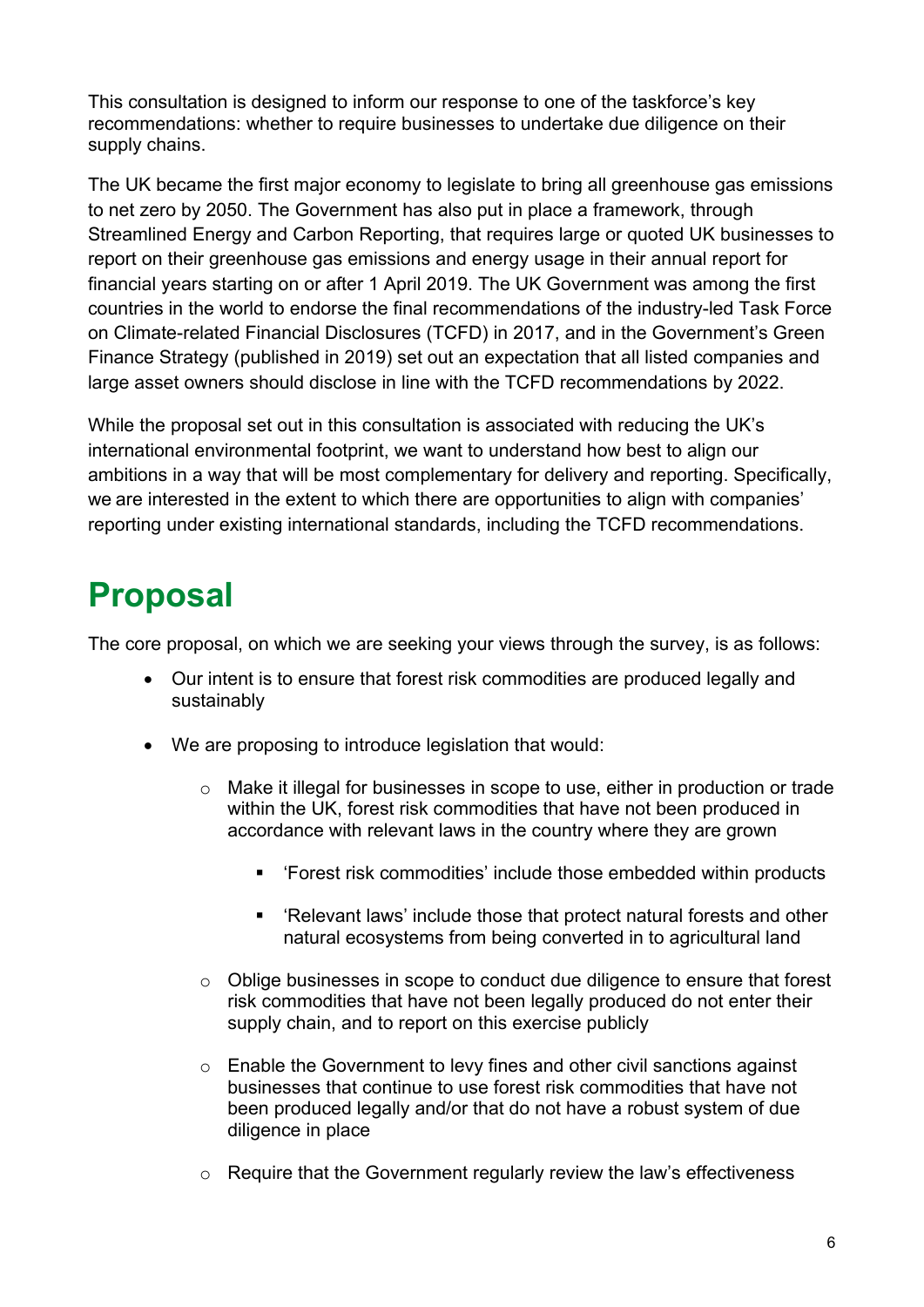• Larger businesses over a turnover and employee number threshold would be in scope of the law – small businesses would not be in scope

#### <span id="page-9-0"></span>**Using the law to set a duty on businesses**

Over the past decade, governments, businesses and civil society have taken great strides to improve the sustainability of forest risk commodities.

There is growing evidence that while all of these different steps are necessary, they have not been sufficient to tackle the problem. Legislation offers a mechanism the Government can use to mandate action.

The Government is therefore considering introducing a new law relating to supply chains. This would provide clarity and consistency for business, setting a clear requirement in law for the first time. Legislation offers a tool to help us ensure that businesses operating sustainably are not undercut by others, effectively being punished for doing the right thing.

If the Government decided to legislate, it would be our intention to set the framework of the law in primary legislation. This would be followed by secondary legislation setting out details such as what steps businesses must complete. This secondary legislation would be required for the law to take effect. The secondary legislation would be the subject of a further consultation, providing a second opportunity to give your views.

#### <span id="page-9-1"></span>**Requiring businesses to ensure that commodities have been produced legally**

We propose to introduce legislation that would make it illegal for businesses to use, either in production or trade within the UK, forest risk commodities that have not been produced in compliance with relevant laws of the country in which they are grown. Businesses would be required to have a robust system of due diligence in place, and to report on it, to show that they have taken proportionate action to ensure their supply is legal.

This approach is designed to reinforce the existing efforts of producer countries to enforce their laws, so contributing to the sustainability of all the produce they grow, not just that exported to the UK. This avoids the displacement of unsustainable produce on to other markets. It prevents discrimination against producers following the law and encourages better practices, while not damaging livelihoods. It is also designed to address what many experts consider to be the most damaging and prevalent form of deforestation: illegal deforestation.

The degree to which forests are protected in national laws varies between countries. It is also true that international and company standards for commodities vary. Focusing our legislation on ensuring that commodities have been produced in full compliance with local laws sends a message to other governments that we want to support their efforts to ensure the sustainable use of their natural resources, reinforcing a spirit of partnership. It will also provide a clear operating principle for businesses.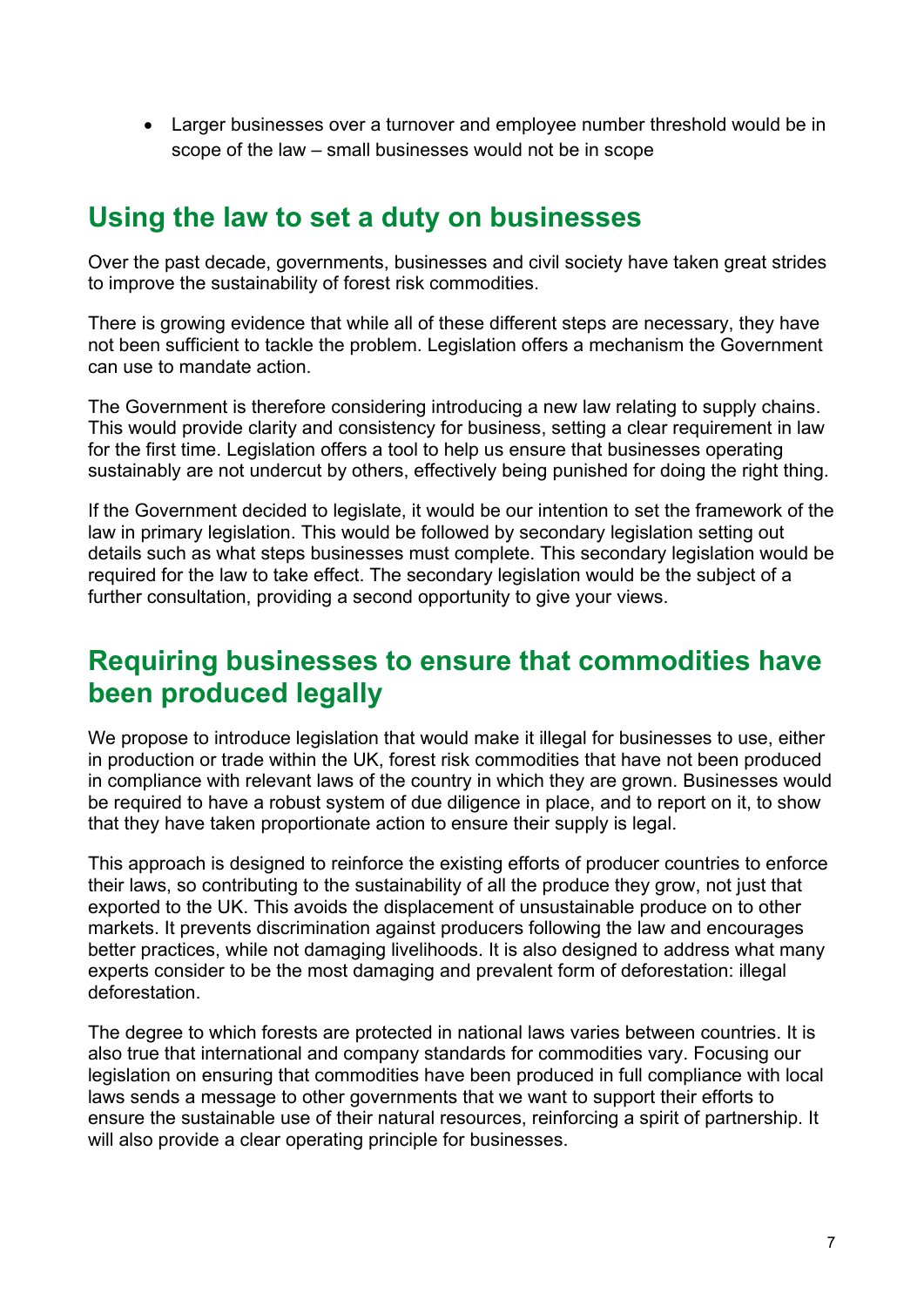The proposed approach would, for the first time, provide a floor – a minimum standard – that businesses would have to meet: that they are complying with relevant laws. Businesses would of course be free to adopt higher standards, where they are available, to achieve more sustainable outcomes.

## <span id="page-10-0"></span>**Relevant laws**

This proposal aims to ensure that commodities are produced in compliance with laws relating to the protection of forests from being converted in to agricultural land. It is these laws that will be in scope in determining whether a commodity has been produced legally.

It is important to consider that forest risk commodities can be produced on land converted from other types of ecosystem. To avoid a situation where by focussing only on forestrelated laws producers are incentivised to convert other types of ecosystem, we are proposing that businesses must ensure that they produce commodities in line with laws protecting natural ecosystems more widely.

## <span id="page-10-1"></span>**Targeting key businesses**

We are proposing to target this legislation to a relatively small number of larger businesses that use forest risk commodities in production or trade in the UK, and meet an employee number and turnover threshold. We would set the precise threshold in secondary legislation.

This approach would allow us to regulate those businesses who are most likely to be able to send a positive signal to producers. It also minimises the regulatory burden on smaller businesses in the UK whose action in the supply chain would be less likely to have an impact. We are proposing that the law applies to businesses operating in England, Northern Ireland, Scotland and Wales. Existing schemes in the bioenergy sector would continue to apply.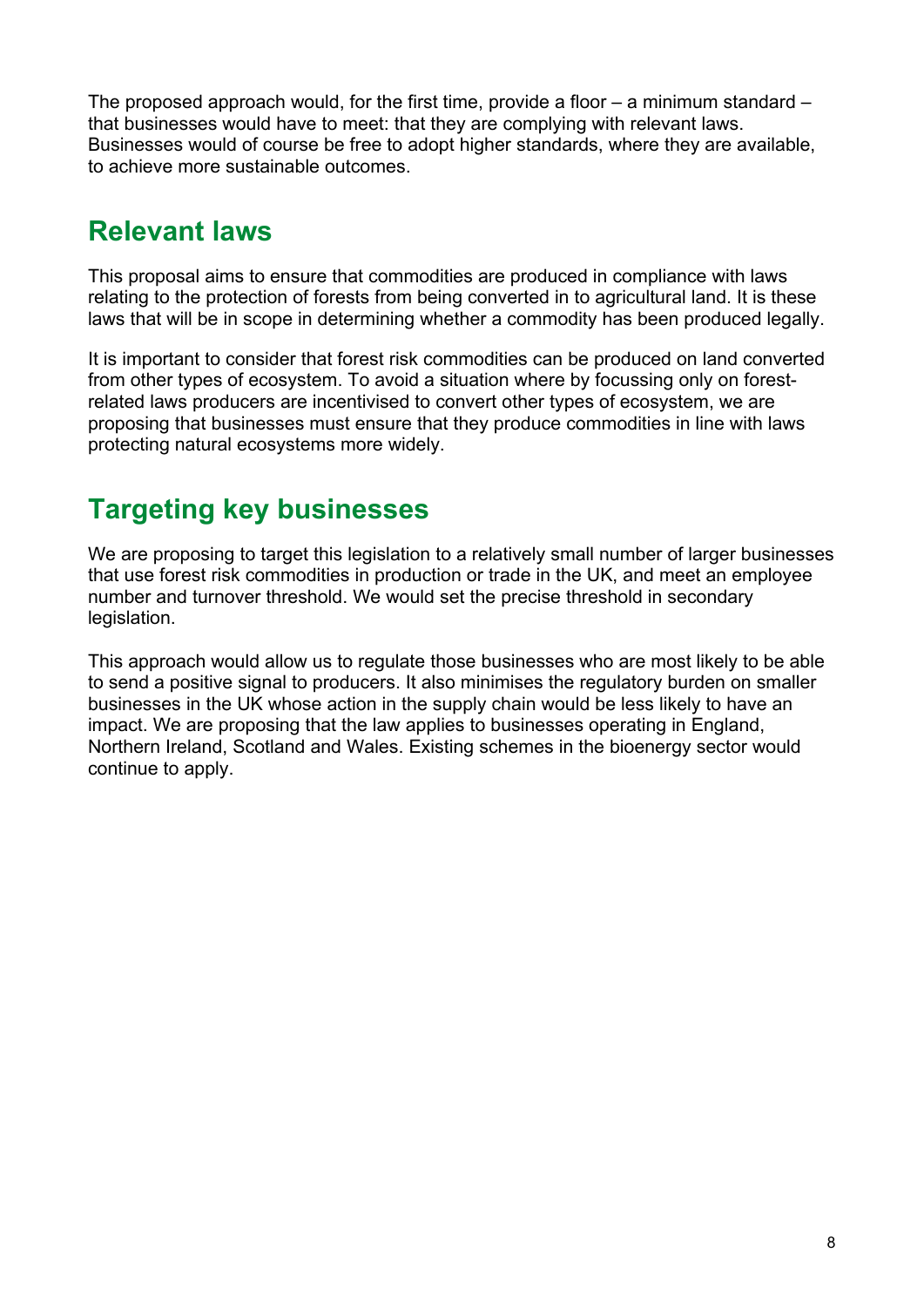# <span id="page-11-0"></span>**Consultation questions**

### <span id="page-11-1"></span>**Section A: About you**

**Question 1: What is your name?**

**Question 2: What is your email address?**

**Question 3: What country are you based in?**

**Question 4: Would you like your response to be treated as confidential?**

- Yes
- No

**Question 5: Are you responding:**

- On behalf of an organisation
- As an individual

#### <span id="page-11-2"></span>**Section B: About your organisation**

**[Please note this section only applies if responding on behalf of an organisation]**

**Question 1: What type of organisation are you responding on behalf of?** 

- A government body
- Non-governmental organisation
- Small or micro business (Less than 50 employees)
- Medium business (50 249 employees)
- Large business (250 or more employees)
- Industry association
- Responding on behalf of another type of organisation

<span id="page-11-3"></span>**Question 2: Please provide your organisation's name.**

## **Section C: About your business**

**[Please note this section is for business respondents only]**

**Question 1: Which sector best describes your business?**

• Agriculture, forestry and fishing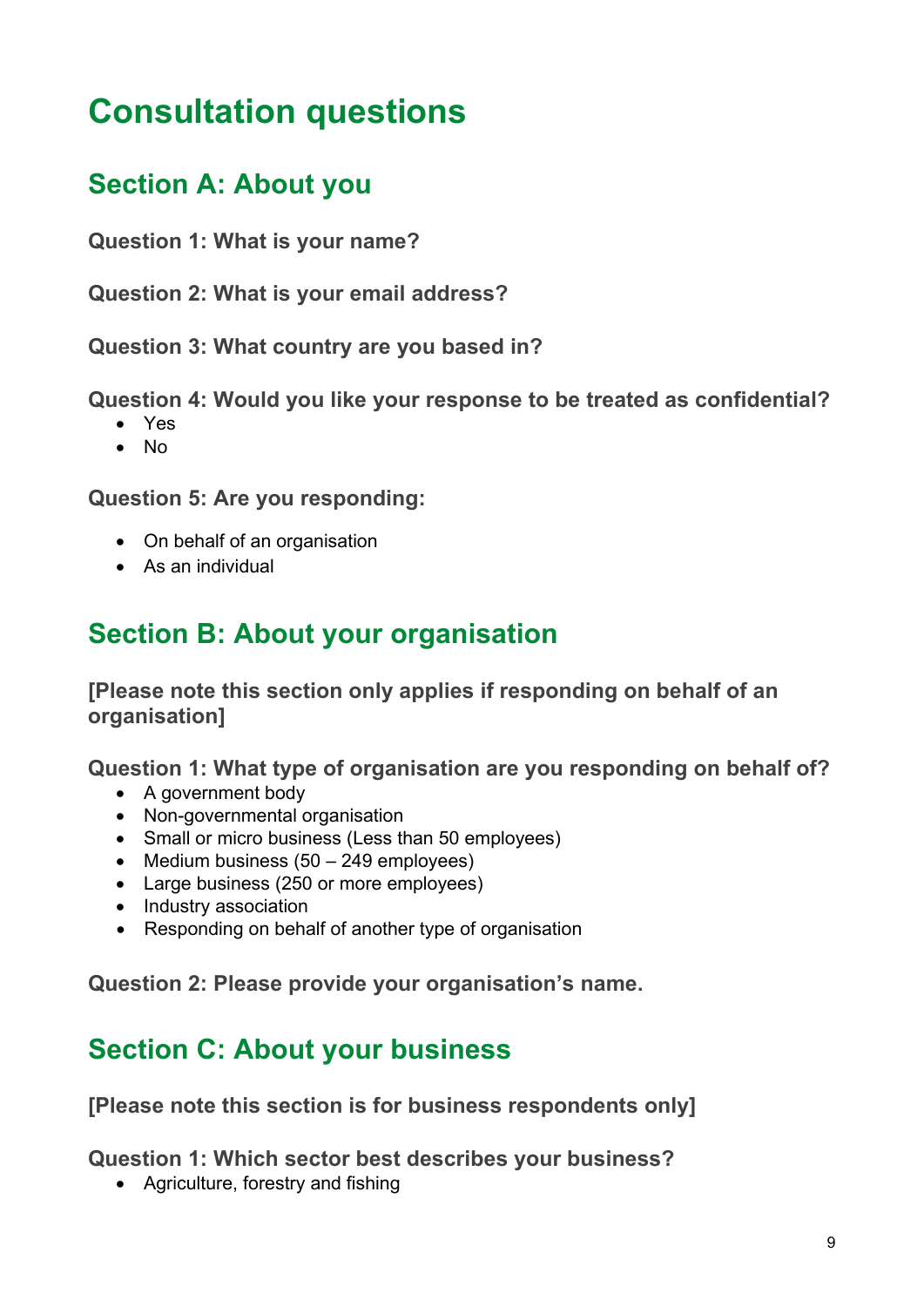- Mining, quarrying and utilities
- Manufacturing
- Construction
- Wholesale and retail; repair of motor vehicles
- Transport and storage (inc. postal)
- Accommodation and food services
- Information and communication
- Finance and insurance
- Property
- Professional, scientific and technical
- Business administration and support services
- Public administration and defence
- Education
- Health
- Arts, entertainment, recreation and other services

#### **Question 2: Where is your business headquartered?**

- In the UK
- Overseas

#### **Question 3: If your business is headquartered in the UK, please tell us where.**

- Not applicable
- Scotland
- Northern Ireland
- Wales
- North East
- North West
- Yorkshire and the Humber
- West Midlands
- East Midlands
- South West
- South East
- East of England
- Greater London

#### **Question 4: If your business is headquartered overseas, please tell us in which country.**

#### **Question 5: How many people does your business employ in the UK?**

- None
- $\bullet$  1 to 49
- $50 249$
- $250 499$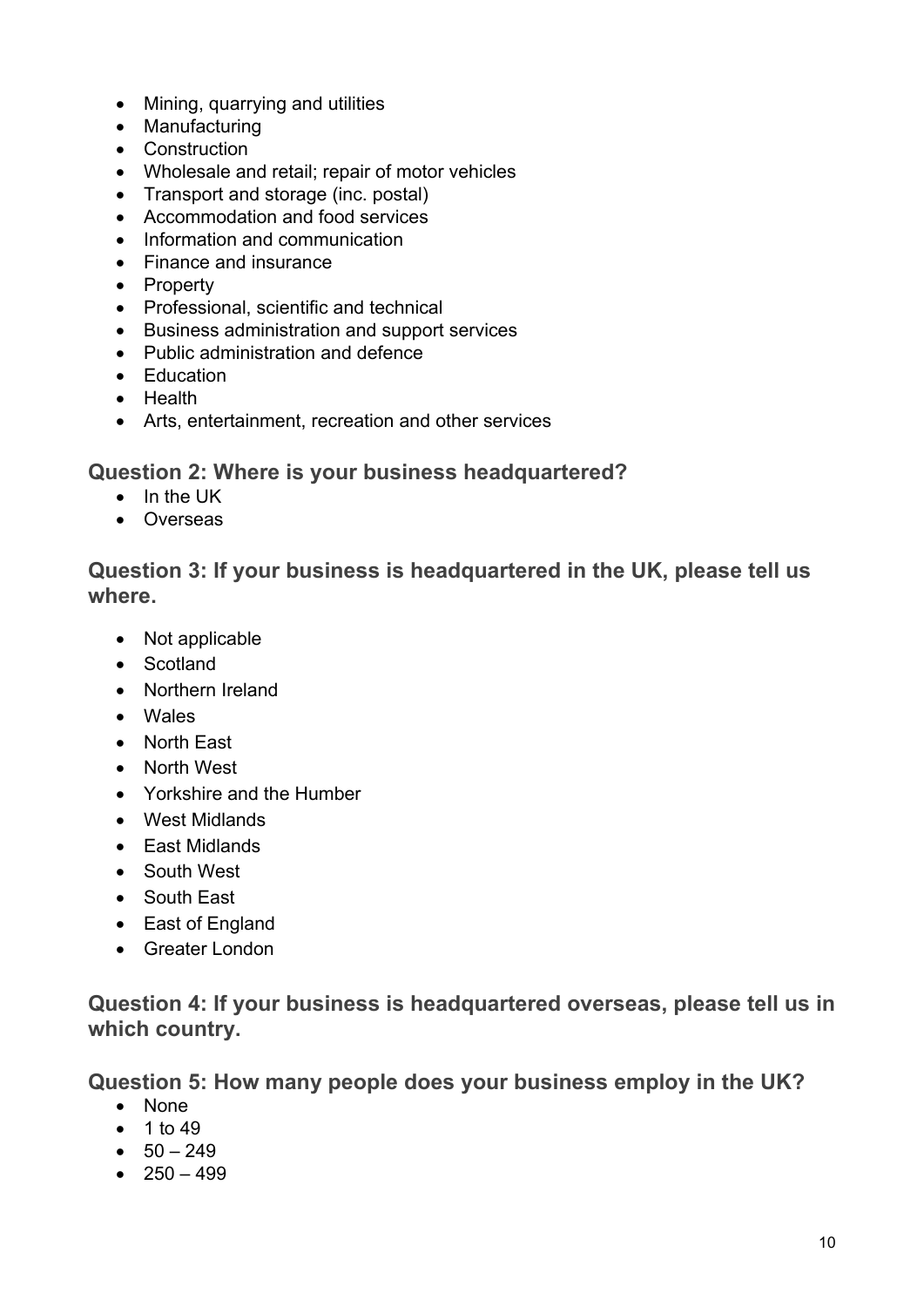- $500 1000$
- Over 1000

**Question 6: How many people does your business employ globally?**

- $1 to 49$
- $50 249$
- $250 499$
- $500 1000$
- Over 1000

#### **Question 7: What is your business' annual turnover in the UK?**

- 0 up to 10.2 million GBP
- 10.2 million up to 36 million GBP
- 36 million up to 100 million GBP
- 100 million up to 500 million GBP
- 500 million up to 1 billion GBP
- 1 billion and above GBP

#### **Question 8: What is your business' annual turnover globally? (assuming 1 USD = 0.7837 GBP)**

- 0 up to 100 million GBP
- 100 million up to 500 million GBP
- 500 million up to 1 billion GBP
- 1 billion up to 10 billion GBP
- 10 billion to 50 billion GBP
- 50 billion to 100 billion GBP
- Over 100 billion GBP

**Question 9: Which of the following forest risk commodities do you use in in production or trade in the UK? Please tick all that apply.**

- beef
- cocoa
- leather
- palm oil
- rubber
- soya
- none of the above

**Question 10: Please list any other forest risk commodities you use in production or trade in the UK.**

**Question 11: Do you currently have a system in place to ensure that any of the following forest risk commodities have been produced legally? Please tick all that apply.**

- beef
- cocoa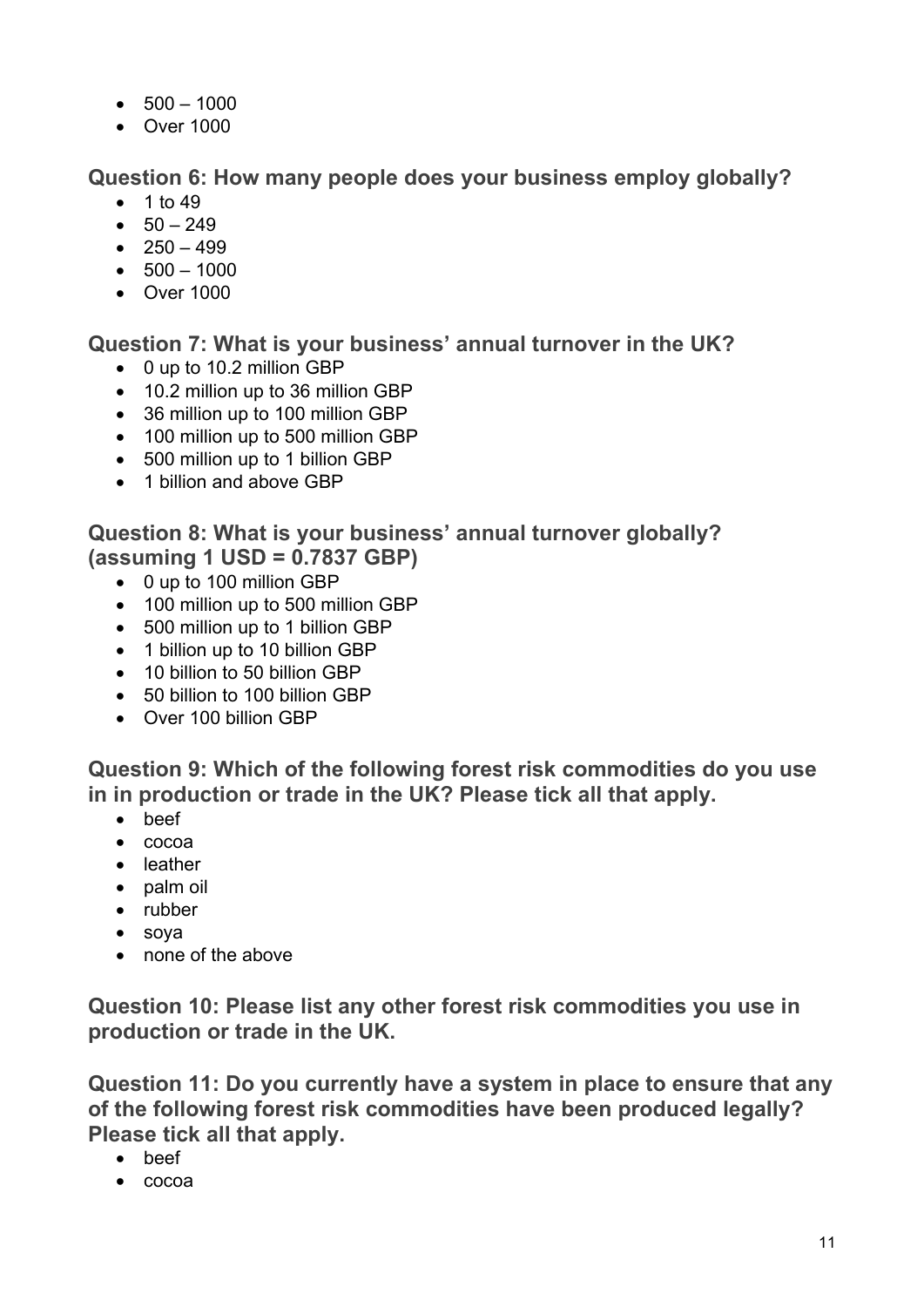- leather
- palm oil
- rubber
- soya
- none of the above

**Question 12: Please list any other forest risk commodities where you have a system in place to ensure they have been produced legally.**

**Question 13: If you have a system in place to ensure that any forest risk commodity has been produced legally, please describe it.**

**Question 14: Please use this box to share any further information about the systems you use to better understand how forest risk commodities in your supply chains are produced.**

## <span id="page-14-0"></span>**Section D: About the proposal**

**Question 1: Should the Government introduce legislation designed to make forest risk commodities more sustainable?**

- Yes
- No
- Don't know

**Question 2: Should it be illegal for businesses to use forest risk commodities in the UK that have not been produced in accordance with relevant laws?**

- Yes
- No
- Don't know

**Question 3: Should businesses in the UK be obliged to have a system of due diligence in place to ensure that the forest risk commodities they use have been produced in accordance with relevant laws?**

- Yes
- No
- Don't know

**Question 4: Should businesses be required to report publicly on their system of due diligence?**

- Yes
- No
- Don't know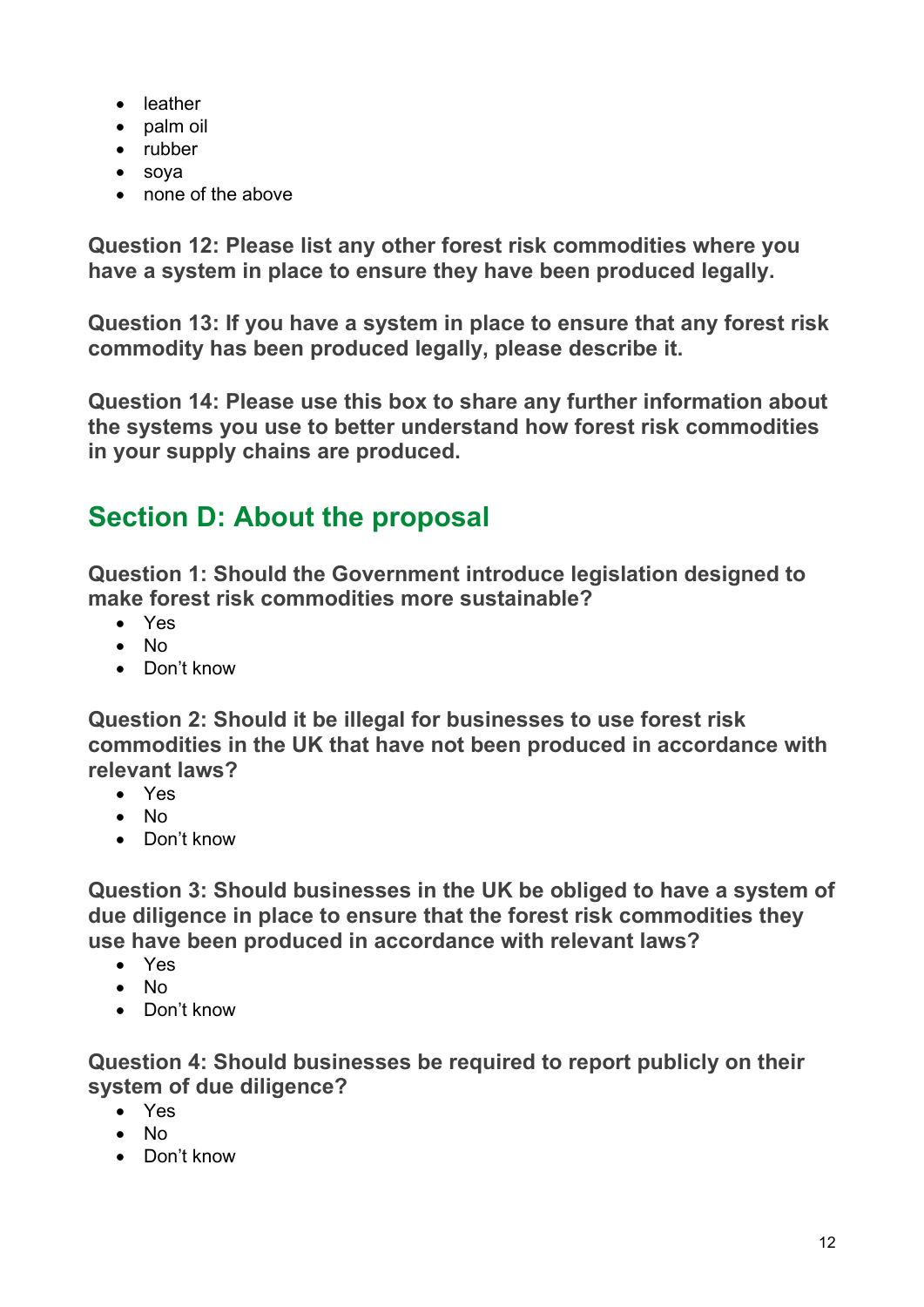**Question 5: Should the Government be able to levy fines against businesses that use forest risk commodities not produced in accordance with relevant laws?**

- Yes
- No
- Don't know

**Question 6: Should the legislation apply to larger businesses, over an employee number and turnover threshold, that use forest risk commodities in production or trade?**

- Yes
- No
- Other

**Question 7: If you responded 'Other' to Question 6, please expand.**

**Question 8: Large businesses have existing obligations to report on climate and environment issues including in relation to net zero. To what extent are there opportunities to align the proposal set out in this consultation with businesses' reporting under existing international frameworks [e.g. the recommendations of the Taskforce on Climate-Related Financial Disclosures (TCFD)]?**

**Question 9: Do you have any further information or comments you would like us to be aware of?**